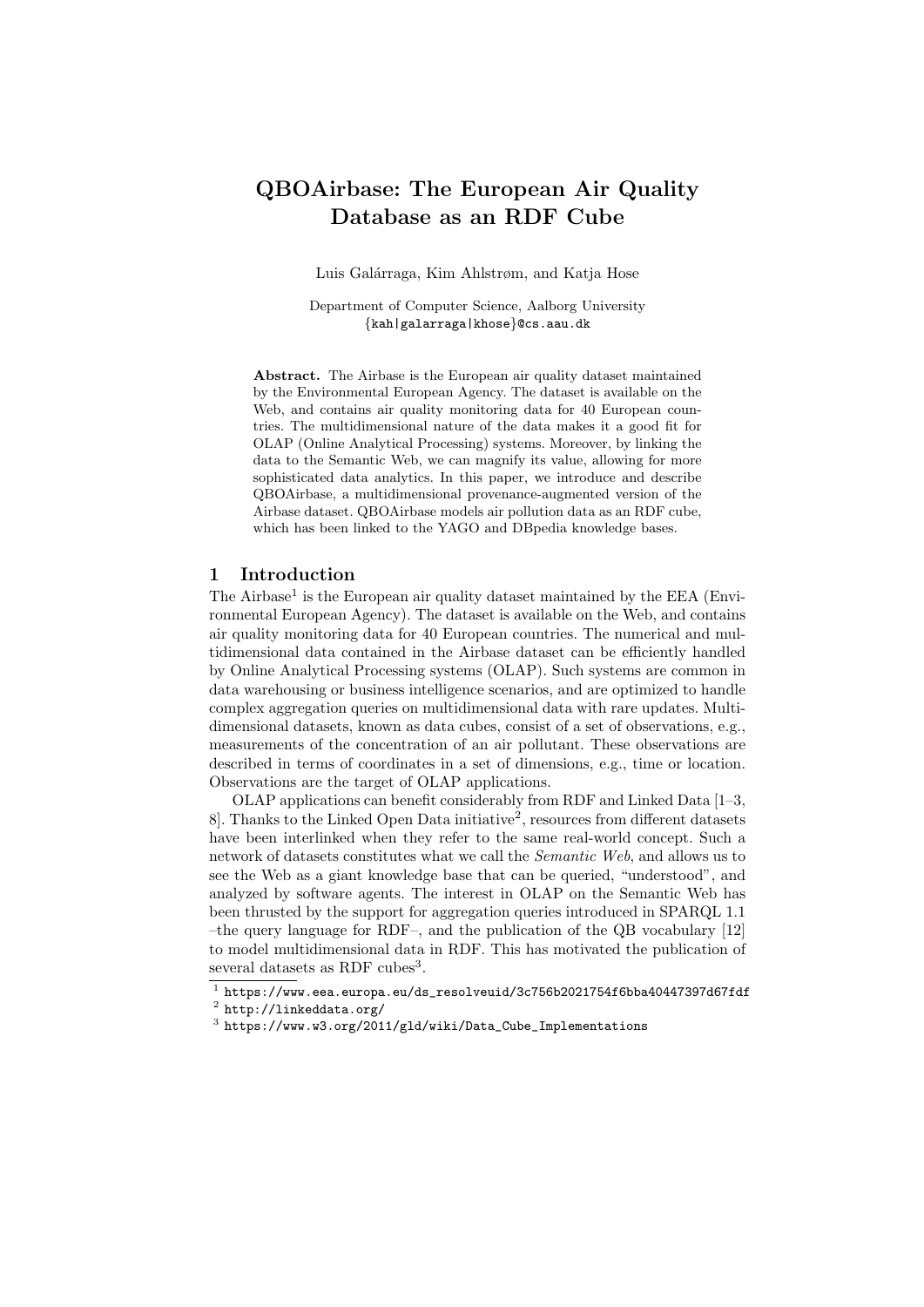#### 2 Luis Galárraga, Kim Ahlstrøm, and Katja Hose

Keeping track of the origin of the data is crucial in a setting with multiple independent data providers. The provenance of a fact in an RDF data collection is metadata about the source and the data transformations that led to the publication of that fact. Such metadata finds application in scenarios such as data fusion or access control [4, 9]. While some RDF datasets have been augmented with provenance information [6], these still constitute a minority.

We present QBOAirbase, a multidimensional, linked and provenanceaugmented version of the Airbase dataset in RDF. QBOAirbase represents air pollution data as a three-dimensional multilevel cube modeled with QB4OLAP [5] –an extension of QB that allows for multilevel dimensions. By linking QBOAirbase to YAGO [10] and DBpedia [7], we enrich the Airbase dataset with further information about the cities and countries of the monitoring stations, and the air pollutants. This opens the door to more sophisticated use cases in the analysis of air pollution data. We elaborate on the design of QBOAirbase in the following.

## 2 QBOAirbase

### 2.1 The Airbase Dataset

 $QBOAirbase$  is built upon version 8 of the Airbase dataset<sup>1</sup>. The original dataset is a collection of CSV and XML files containing annual concentration measurements for 238 air pollutants (e.g.,  $SO_2$ ,  $PM_{10}$ ) in 40 European countries from years 1969 to 2012. Besides the actual measurements, the files also contain information about the data providers and the monitoring stations. For the latter, this includes the station's geographic location and technical details about the sensors' configurations. The data is accessible via a SPARQL endpoint<sup>4</sup>. Unlike QBOAirbase, this dataset is modeled with QB [12] instead of QB4OLAP [5] and provides neither provenance information nor links to existing knowledge bases. Furthermore, the SPARQL endpoint does not offer detailed documentation about the RDF schema and how to query the data.

#### 2.2 Cube Structure

Observations. In QBOAirbase an observation maps to a measurement in the original Airbase dataset, that is, the aggregation of a set of measurements for a single air pollutant in an annual time span. QBOAirbase includes measurements for a list of 15 pollutants out of the 238 present in the original dataset. This is the minimal list of pollutants that a country must measure according to EU regulations. The original dataset considers 20 aggregation functions such as the annual mean, the maximum, the 50th percentile, among others. They are all considered in QBOAirbase.

Dimensions. An observation is characterized by its coordinates in the year, station, and sensor dimensions as Figure 1 shows. The edges in the figure define the schema properties, i.e., the RDF properties that connect the different levels of the cube structure. The station dimension contains three levels: station, city, and country. For some stations we did not have access to the information of the

 $^4$  http://semantic.eea.europa.eu/sparql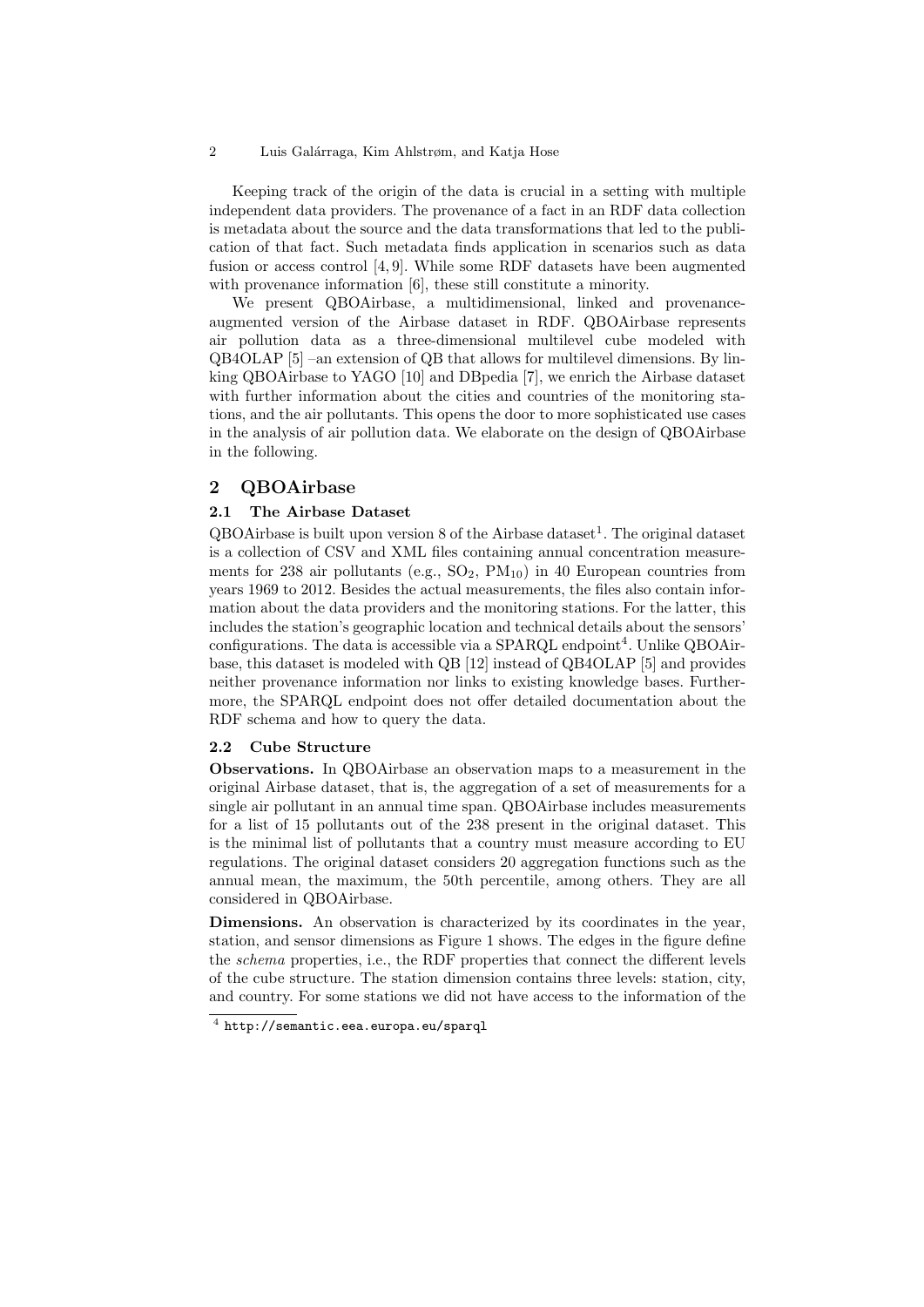city, hence those stations can only be rolled-up to the country level. We have manually linked the cities and countries in QBOAirbase to YAGO [10] and DBpedia [7]. The sensor dimension was artificially introduced and consists of two levels: sensor and component. The sensor level represents a sensor configuration and is described by a measurement unit, a type of equipment, a technique principle of the equipment, an aggregation function, etc. A sensor can be rolled-up to a component, which corresponds to an air pollutant (e.g.,  $NO<sub>2</sub>$ ). The pollutants associated to the components have been manually linked to their corresponding YAGO and DBpedia resources as we did for cities and countries. Both the sensor dimension and the distinction between sensor and component allow us to model the fact that a station can provide measurements for the same pollutant under different sensor configurations, e.g., using a different aggregation function or measurement unit. Sensors and pollutants are instances of the classes Sensor and Property defined in the Semantic Sensor Network Ontology (SSN) [13]. SSN is a W3C candidate recommendation to describe sensors and measurement procedures.



Fig. 1. QBOAirbase's cube structure. The prefix air is a shorthand for http://qweb.cs.aau.dk/airbase/data/.

#### 2.3 Provenance

Each RDF triple in QBOAirbase is augmented with its workflow provenance [11]. In this model each triple is assigned an RDF resource, which we call its provenance entity. Such an entity models the processes that led to the generation of the triple, and is described with the W3C specification PROV-O [14]. A provenance entity can represent the source of a given measurement (e.g., a file), a schema mapping, or the result of a data operation such as a data extraction or a join. A data operation is modeled as an activity in PROV-O. Activities can produce or depend on provenance entities and they can directly or indirectly be carried by agents. These can be people, organizations, or even software agents.

# 3 Applications and Outlook

The Airbase's website provides an extensive list of reports in the form of figures, tables, interactive maps, and visualizations. Most of the reports can be generated by OLAP operations on the available data. However, some reports require additional data not present in the dataset. One example is the percentage of urban population resident in areas where pollutant concentrations are higher than the recommend limit values<sup>5</sup>, which requires the population of the cities and

<sup>5</sup> https://www.eea.europa.eu/data-and-maps/figures/urban-population-resident-in-areas-pollutant-limit-target